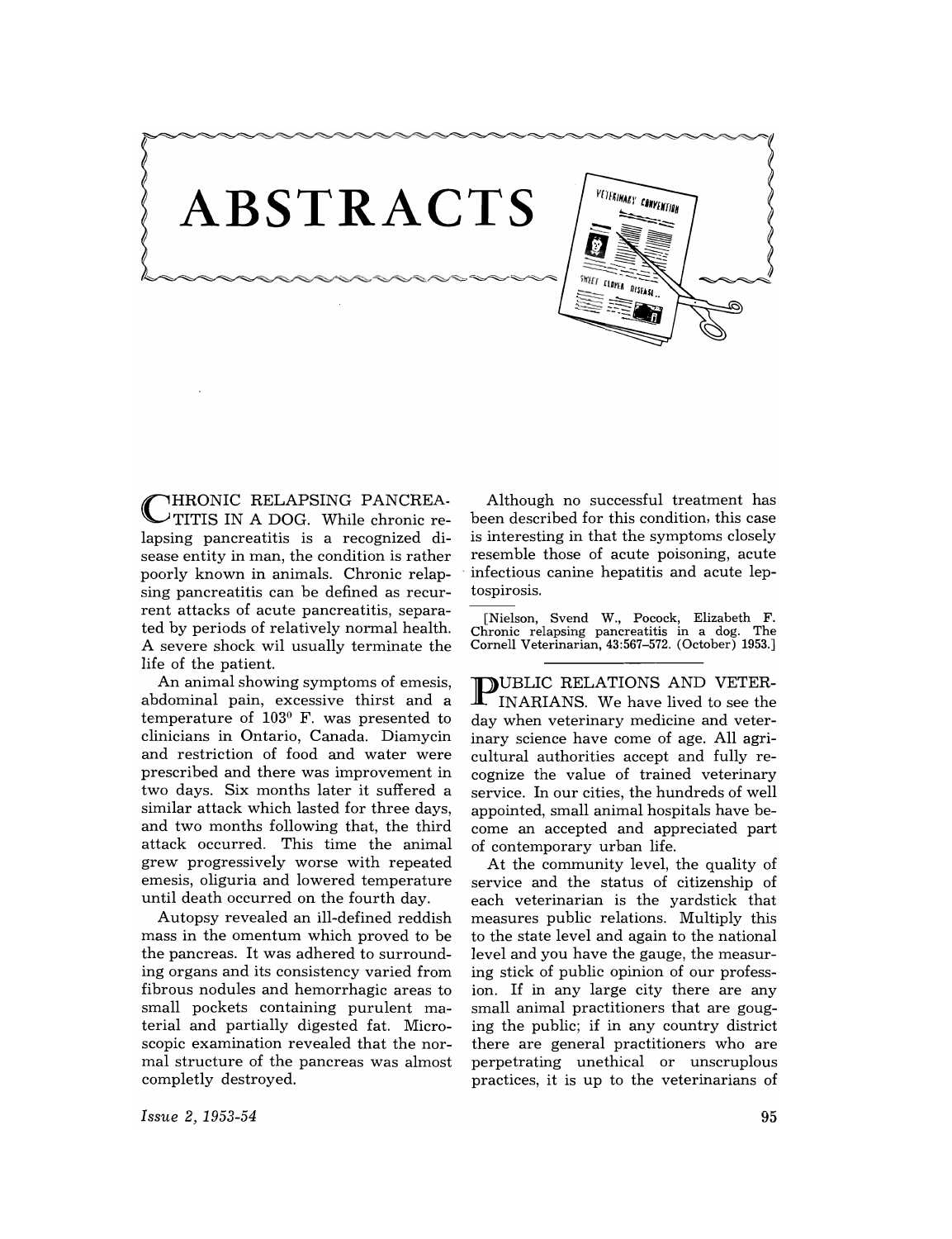the city or state to get these erring brethem back into line. We can not expect public agencies to carry out these corrective measures for us.

Every good practitioner is an individualist. A man has to be an individualist to hang his shingle in a new community and make a success of practice. This is as it should be. However, there is one weak spot that applies to quite a percentage of individualists, namely, that some of them do not adequately realize the necessity or advantages of group activities. These activities will broaden outlets for all individuals of a group and will protect them from adverse external factors that may damage the status or "bread and butter" of both the group and its individual members. Every veterinarian must realize that time and effort contributed to constructive education of the people in his own community is the most valuable and directly effective method of promoting good public relations for the veterinary profession. It is not easy for a veterinarian who is physically tired in a busy practice to take time out to attend evening meetings of livestock groups, but it does pay good dividends in the long run.

The future for veterinary medicine in America looks bright and on a sound and solid foundation. In this great nation we can absorb and use no less than 50,000 trained veterinarians. If we can all set our ideals high and pull together as a team, locally, at the state levels and nationally, new horizons of professional prestige and public acceptance become a certainty instead of wishful thinking.

COME NOTES ON THE REACTION TO TUBERCULIN. Trauma from the intradermal injection of tuberculin more than any other factor is confused with an actual swelling from reaction to the tuberculin test. Clean needles, clean tuberculin,

clean injection site and good restraint of animals that will not stand quietly are necessary to minimize trauma.

Beef animals and healthy cows usually give the most pronounced reactions, while the unthrifty animals give a lesser reaction. A cow severly infected with tuberculosis may give no reaction at all because it is no longer sensitive to the small amount of tuberculin injected, and this fact justifies removal of non-reacting cattle in a heard that has at least half or more of the herd reacting to the tuberculin test.

The scarcity of reactors due to the successful eradication of tuberculosis is making a problem for a veterinarian to learn what a true tuberculosis reaction is. To take advantage of any opportunity to see and feel a tuberculosis reaction would seem like a good idea.

[Some notes on the reaction to tuberculin. The Speculum, 7:24. (Fall) 1953.]

M ICROCOCCIC (STAPHYLOCOC- $L\Psi\blacksquare$ CIC) ENTERITIS FOLLOWING THE USE OF AUREOMYCIN OR TERRAMYCIN. Studies were conducted by members of the Mayo Clinic, Rochester, Minn., to learn more about the diarrhea which may occur in humans following the oral use of aureomycin and terramycin. This condition has also been observed in small animals.

The complications were found to be caused by resistant strains of micrococci in patients already ill with some disease, as peritonitis, or who had recently undergone a major operation. Except for  $Pro$ *teus* and *Psuedomonas,* most strains of intestinal bacteria are quite sensitive to aureomycin and terramycin. In 1951, nine percent of micrococci isolated were resistant to these drugs, while in 1953, 45 percent were found resistant to these . drugs at this institution. The report was based on a study of 40 patients who received these drugs and were hospitalized for some illness or surgical procedure. Of this group, seven deaths and varying re-

*Iowa State College Veterinarian* 

<sup>[</sup>Quin, A. H., D.V.M., President-Elect of the American Veterinary Medical Association. Public relations and veterinarians. The MSC Veterinarian, 14:15-16 (Fall) 1953.]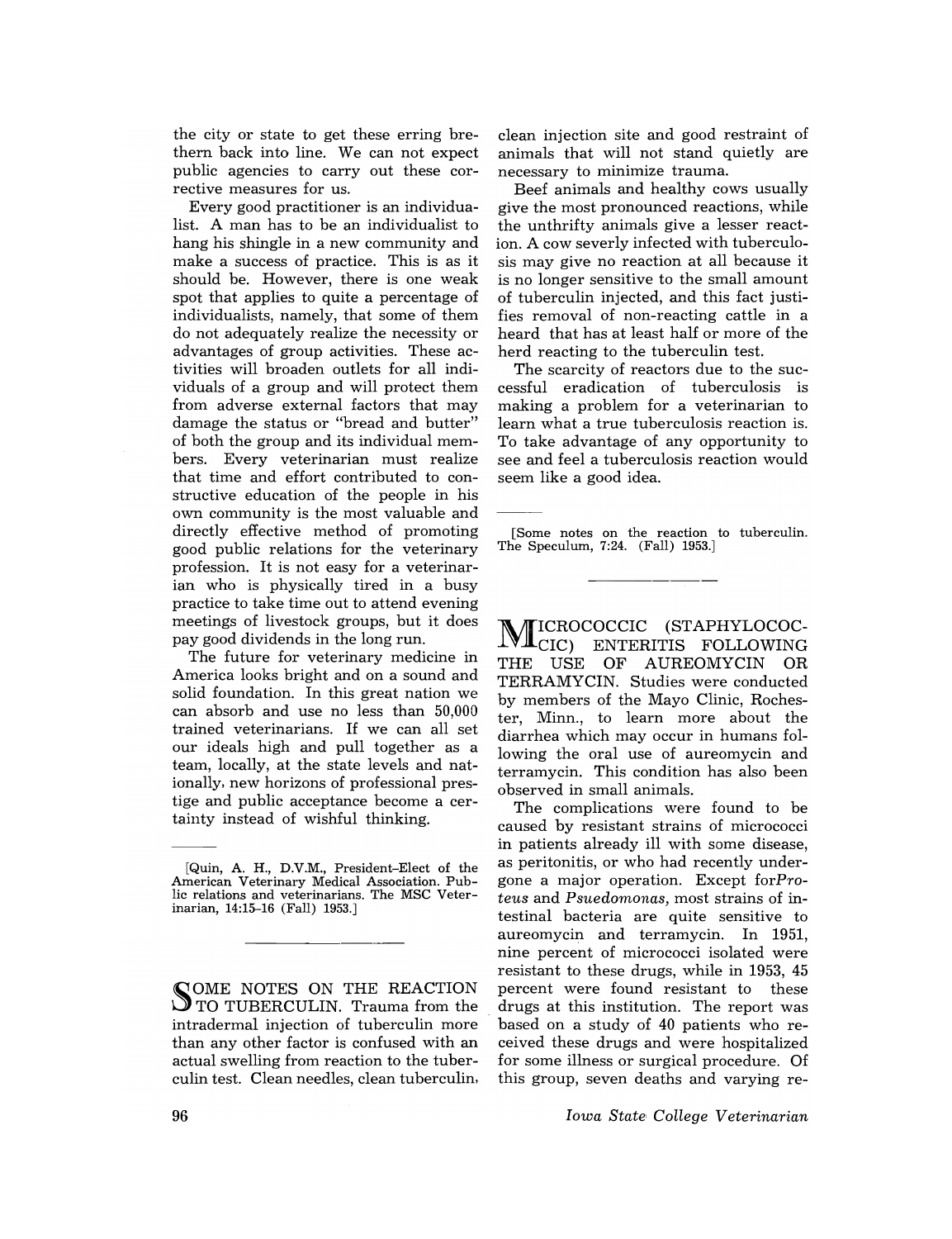actions of mild to severe systemic complications were observed with *Micrococcus pyogenes* being isolated in each instance.

Events in these cases may be summarized as follows. Patients were admitted and the antibiotics in question administered as part of their therapy. The usual intestinal bacteria were suppressed and resistant strains of micrococci proliferated rapidly. It was presumed these patients received the strains of resistant micrococci from other patients or other healthy hospital personnel who harbored the organisms in the upper respiratory tract. The organisms then passed to the intestinal tract where in the absence of suppressed organisms they proliferated rapidly. Enterotoxin was produced causing gastrointestinal and systemic reactions.

Symptoms attributable are as follows. Diarrhea, though not always present, is a common symptom. Fatigue and exhaustion are also common symptoms. Fever is usually present. The temperature may vary with the severity of the reaction. Anorexia, vomiting and abdominal distention are frequently present. If the systemic reaction is severe, varying grades of shock may appear. Symptoms were alleviated following the use of erythromycin in doses of 300 to 400 mg. four times daily.

It is pointed out that not all diarrhea following administration of these antibiotics is due to resistant strains of micrococci. Similar diarrhea was observed before resistant strains were found.

**PRODUCTION OF HYPERKERATO-**SIS IN CALVES WITH TOPICALLY APPLIED OIL-BASED INSECTICIDE CARRIER. Hyperkeratosis was produced in calves by topically administered oilbased insecticides. Mineral seal oil, a common insecticide carrier, produced the clinical skin condition of similar degree

whether or not active insect toxicants (lindane, methoxychlor, thiocyanate compounds) were dispersed in the oil at recommended levels.

Blood plasma vitamin A concentrations were somewhat depressed upon application of the oil or oil-based insecticides, but in general, they did not reach the critically low levels observed when highly chlorinated naphthalene or toxic pelleted feeds were administered orally. Likewise, the condition produced in this experiment had less effect on the appetite and general well-being of calves than that produced with toxic feeds.

The importance of dosage and frequency of application of this petroleum fraction is producing hyperkeratosis in calves is being further investigated.

*TARICOSIS OF THE MILK VEINS* **IN DAIRY CATTLE.** In the cases of varicosis encountered during recent years, the histories have been uniform and consistent. The individuals involved have been heavy producers (70 to 90 pounds of milk per day) and usually of the heavier breeds. The onset is sudden and the course is usually short with the termination fatal. The symptoms are limited, and the animal shows no apparent local or general reaction to the condititon as she remains on full rations and full production during the course of the affliction. The chief symptom is sudden and extreme distention of the involved vein.

In all cases that were closely observed and studied, it was impossible to find any indication of an injury or contusion as a possible cause. All involved animals were maintained under ideal farm conditions where possible external injuries were kept at a minimum.

The rupture usually occurs in the region of bubblelike swellings, which appear to be a prolapse of the vein through a weakened area in the overlying skin. Attempts at ligation of the vein

*Issue* 2, 1953-54

<sup>[</sup>Dearing, W. H., M. D.; Heilman, F. R., M. D.; Sauer, M. D. Micrococcic, (Staphyclococcic) enteritis, following the use of aureomycin or terramycin. Gastroenteology, 26:38-40. (January) 1954.]

<sup>[</sup>W. G. Hoekstra; R. J. Dicke; P. H. Phillips. Production of hyperkeratosis in calves with topically applied oil-based insecticide carrier. American Journal of Veterinary Research, 15:47-50. (January) 1954.]